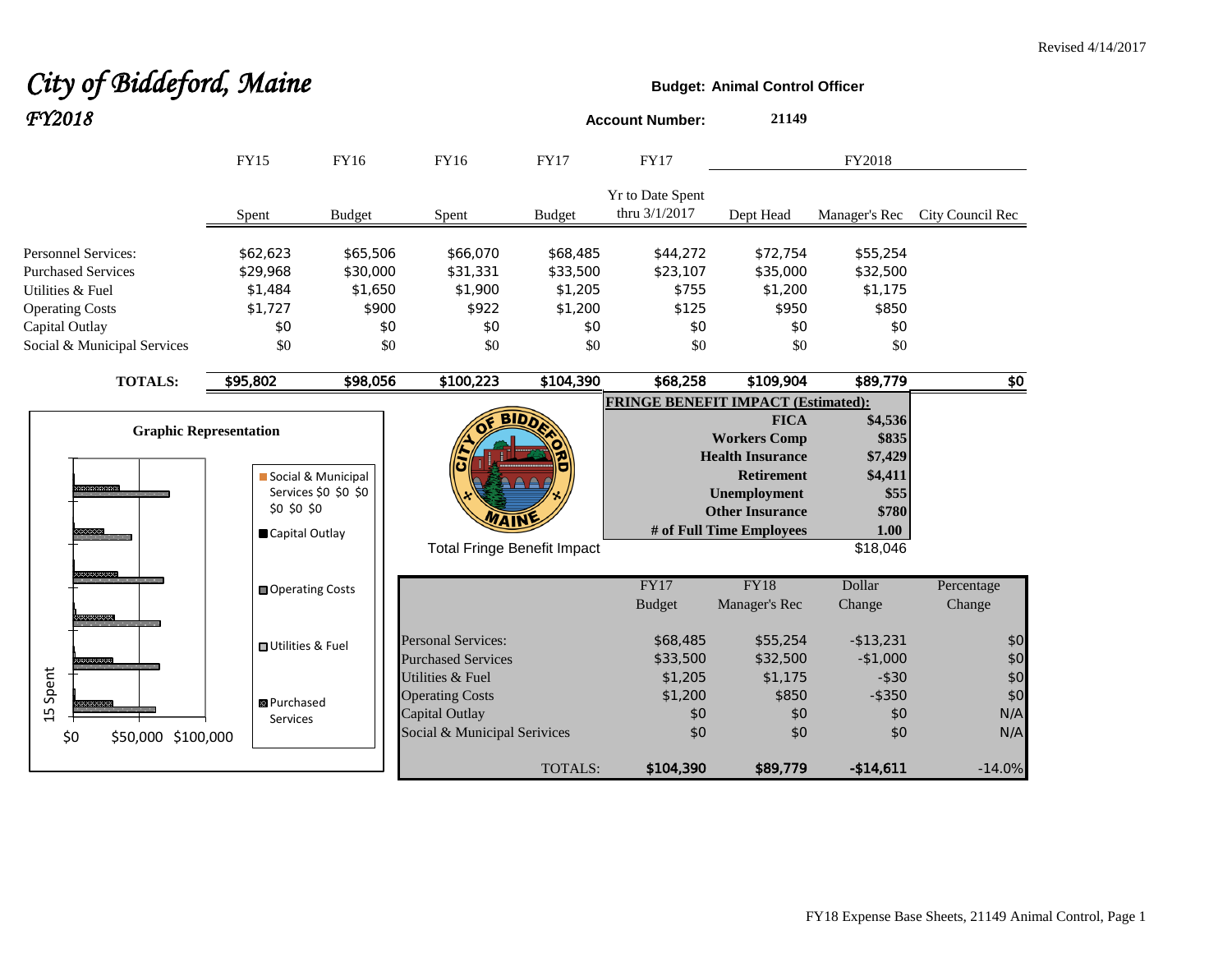#### FY2018 Personnel Services

| Account                 |                                                            | <b>FY15</b>       | FY16              | <b>FY16</b>       | <b>FY17</b>         | <b>FY17</b>             | FY2018              |                   |
|-------------------------|------------------------------------------------------------|-------------------|-------------------|-------------------|---------------------|-------------------------|---------------------|-------------------|
| Number                  | Description                                                | Spent             | <b>Budget</b>     | Spent             | <b>Budget</b>       | <b>Yr to Date Spent</b> | Dept Head           | Mgr's Rec         |
|                         |                                                            |                   |                   |                   |                     |                         |                     |                   |
|                         | 60105 F-T Employee Wage Exp<br>60111 Overtime Wage Expense | \$48,116<br>\$516 | \$50,669<br>\$507 | \$50,731<br>\$837 | \$51,490<br>\$1,000 | \$33,538<br>\$527       | \$54,079<br>\$1,000 | \$54,079<br>\$675 |
|                         | 60201 FICA/Medicare-ER Share Exp                           | \$3,773           | \$4,111           | \$3,994           | \$4,257             | \$2,607                 | \$4,555             | \$0               |
|                         | 60203 457 Plan-Employer Share Exp                          | \$2,432           | \$2,559           | \$2,578           | \$3,150             | \$1,703                 | \$4,411             | \$0               |
|                         | 60211 NNEBT Ins Employer Share Ex                          | \$7,496           | \$6,960           | \$7,195           | \$7,308             | \$4,716                 | \$7,429             | \$0               |
|                         | 60216 Delta Dental ER Share                                | \$0               | \$0               | \$0               | \$0                 | \$0                     | \$0                 | \$0               |
|                         | 60230 Clothing/Uniforms Expense                            | \$0               | \$500             | \$430             | \$500               | \$665                   | \$500               | \$500             |
|                         | 60251 Conferences/Training Expense                         | \$50              | \$0               | \$0               | $\$0$               | \$0                     | \$0                 | \$0               |
|                         | 60252 Travel/Mileage Expense                               | \$241             | \$200             | \$154             | \$0                 | \$0                     | \$0                 | \$0               |
| <b>Totals</b>           |                                                            | \$62,623          | \$65,506          | \$66,070          | \$68,485            | \$44,272                | \$72,754            | \$55,254          |
|                         | <b>FY2018 Purchased Services</b>                           |                   |                   |                   |                     |                         |                     |                   |
| Account                 |                                                            | <b>FY15</b>       | FY16              | <b>FY16</b>       | <b>FY17</b>         | <b>FY17</b>             | FY2018              |                   |
| Number                  | Description                                                | Spent             | <b>Budget</b>     | Spent             | <b>Budget</b>       | <b>Yr to Date Spent</b> | Dept Head           | Mgr's Rec         |
|                         | 60310 Service Contracts Expense                            | \$29,968          | \$30,000          | \$31,331          | \$33,500            | \$23,107                | \$35,000            | \$32,500          |
| <b>Totals</b>           |                                                            | \$29,968          | \$30,000          | \$31,331          | \$33,500            | \$23,107                | \$35,000            | \$32,500          |
| FY2018 Utilities & Fuel |                                                            |                   |                   |                   |                     |                         |                     |                   |
| Account                 |                                                            | FY15              | FY16              | FY16              | <b>FY17</b>         | <b>FY17</b>             | FY2018              |                   |
| Number                  | Description                                                | Spent             | <b>Budget</b>     | Spent             | <b>Budget</b>       | Yr to Date Spent        | Dept Head           | Mgr's Rec         |
|                         | 60402 Phone/Celular/Paging Exp                             | \$248             | \$300             | \$239             | \$300               | \$143                   | \$300               | \$275             |
|                         | 60411 Gasoline Expense                                     | \$1,236           | \$1,350           | \$1,660           | \$905               | \$612                   | \$900               | \$900             |
| <b>Totals</b>           |                                                            | \$1,484           | \$1,650           | \$1,900           | \$1,205             | \$755                   | \$1,200             | \$1,175           |
|                         | <b>FY2018 Other Operating Costs</b>                        |                   |                   |                   |                     |                         |                     |                   |
| Account                 |                                                            | FY15              | <b>FY16</b>       | <b>FY16</b>       | <b>FY17</b>         | <b>FY17</b>             | FY2018              |                   |
| Number                  | Description                                                | Spent             | <b>Budget</b>     | Spent             | <b>Budget</b>       | <b>Yr to Date Spent</b> | Dept Head           | Mgr's Rec         |
|                         | 60453 Vehicle Repair/Tires/Oil Exp                         | \$145             | \$500             | \$0               | \$350               | \$0                     | \$350               | \$350             |
|                         | 60501 Operating Supp/Eqt Non-Cap                           | \$604             | \$400             | \$702             | \$600               | \$125                   | \$600               | \$500             |
|                         | 60797 Miscellaneous Expense                                | \$978             | \$0               | \$220             | \$250               | \$0                     | \$0                 | \$0               |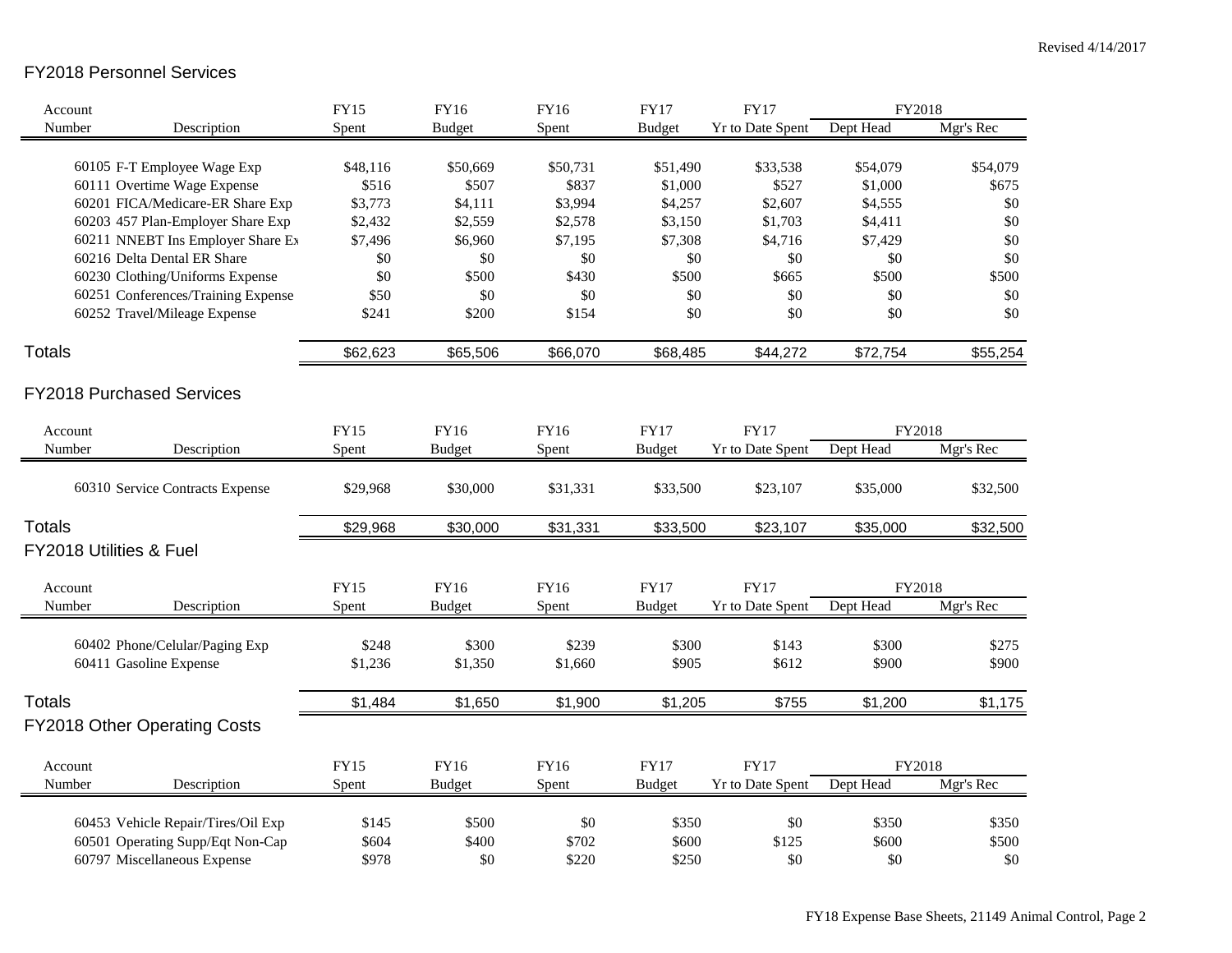| $-$<br>I otals | $-$<br>. | 5900<br>∗ч | moon<br>๖У∠<br>__ | .200<br>ъ. | 31つら | \$950 | \$85C |
|----------------|----------|------------|-------------------|------------|------|-------|-------|
|                |          |            |                   |            |      |       |       |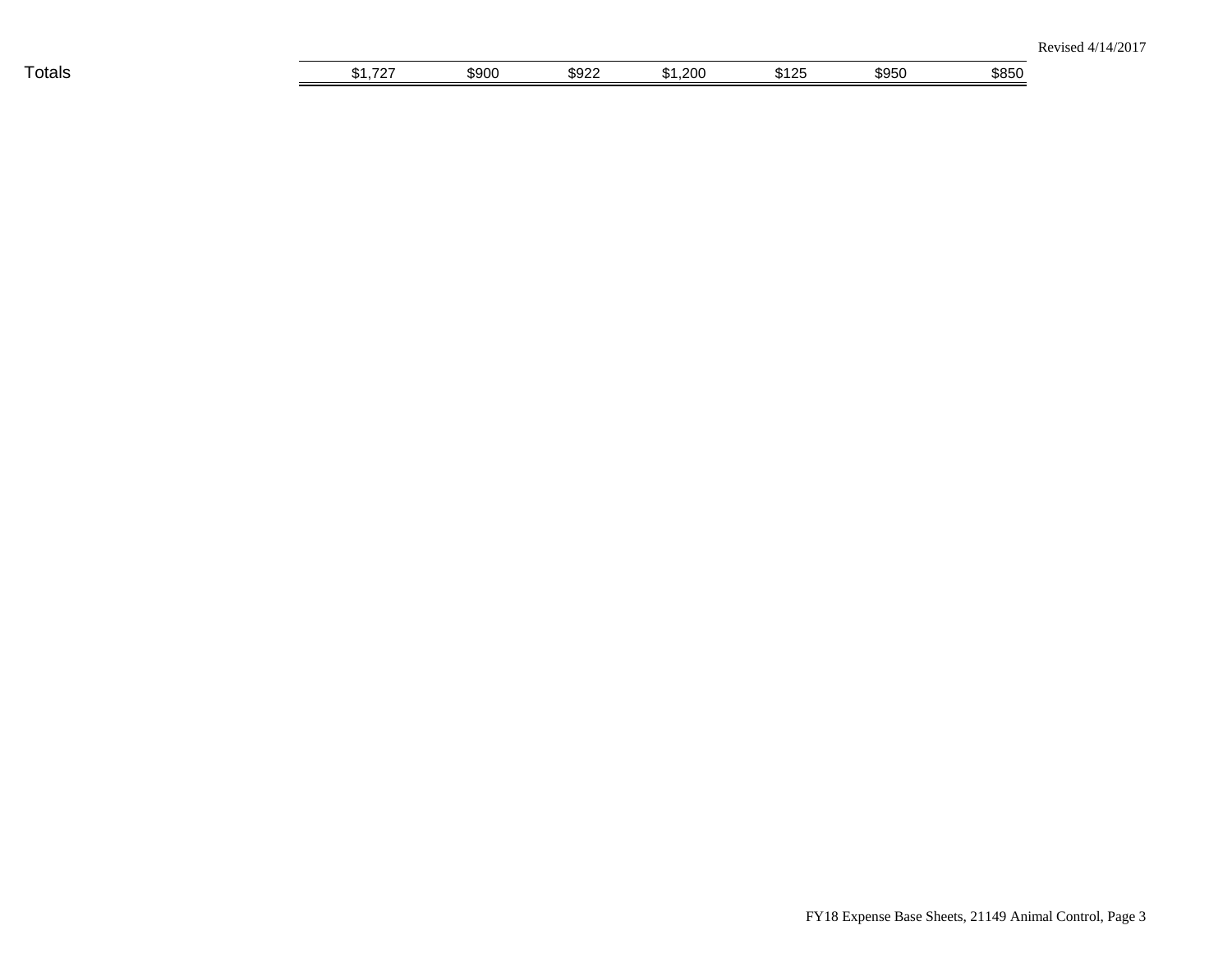#### DEPARTMENT PERSONAL SERVICES BUDGET WORKSHEET Fiscal Year 2018 BUDGET

| DEPARTMENT:            | 21149        | Animal Control Officer |                |           |                     |                |                      |
|------------------------|--------------|------------------------|----------------|-----------|---------------------|----------------|----------------------|
|                        |              |                        | <b>YEAREND</b> |           |                     |                |                      |
|                        |              |                        | ANNUALIZED     |           | <b>CITY MANAGER</b> | <b>COUNCIL</b> |                      |
| CLASSIFICATION         | <b>RANGE</b> | <b>POSITION</b>        | <b>TOTAL</b>   | REOUESTED | RECOMMEND.          | APPROP.        | <b>NAME</b>          |
|                        |              |                        |                |           |                     |                |                      |
| Animal Control Officer |              |                        | 54,079.20      | 54,079.20 | 54.079.20           |                | <b>GARTH RUSSELL</b> |

TOTAL BUDGETED POSITIONS **1 54,079.20 54,079.20 54,079.20 0.00**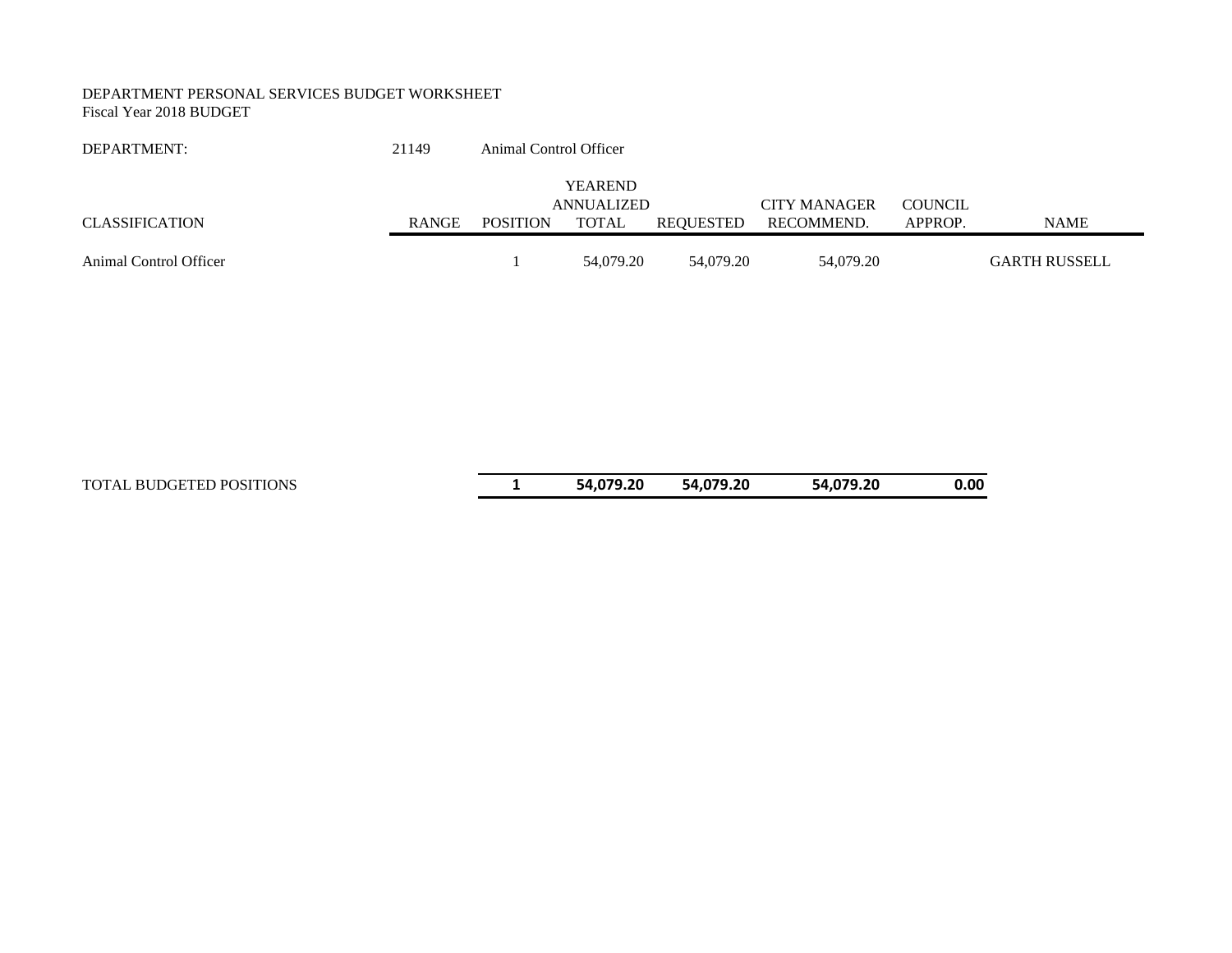

April 14, 2017 **Department:** Animal Control Officer

Account Title: F-T Employee Wage Exp

Department Number: 21149 Account Number: 60105

.

| FY2015      | FY 2016     | FY 2016     | FY 2017       | FY 2017       |
|-------------|-------------|-------------|---------------|---------------|
| Actual      | Budget      | Actual      | <b>Budget</b> | Est. Expended |
|             |             |             |               |               |
| \$48,116.00 | \$50,669.00 | \$50,731.24 | \$51,490.00   | \$51,490.00   |

| FY-2018       | Department  | City Mgr       | Council | Increase   |
|---------------|-------------|----------------|---------|------------|
|               | Reauest     | Recommendation | Action  | (Decrease) |
| <b>Budget</b> | \$54,079.20 | \$54,079.20    |         | \$2,589.20 |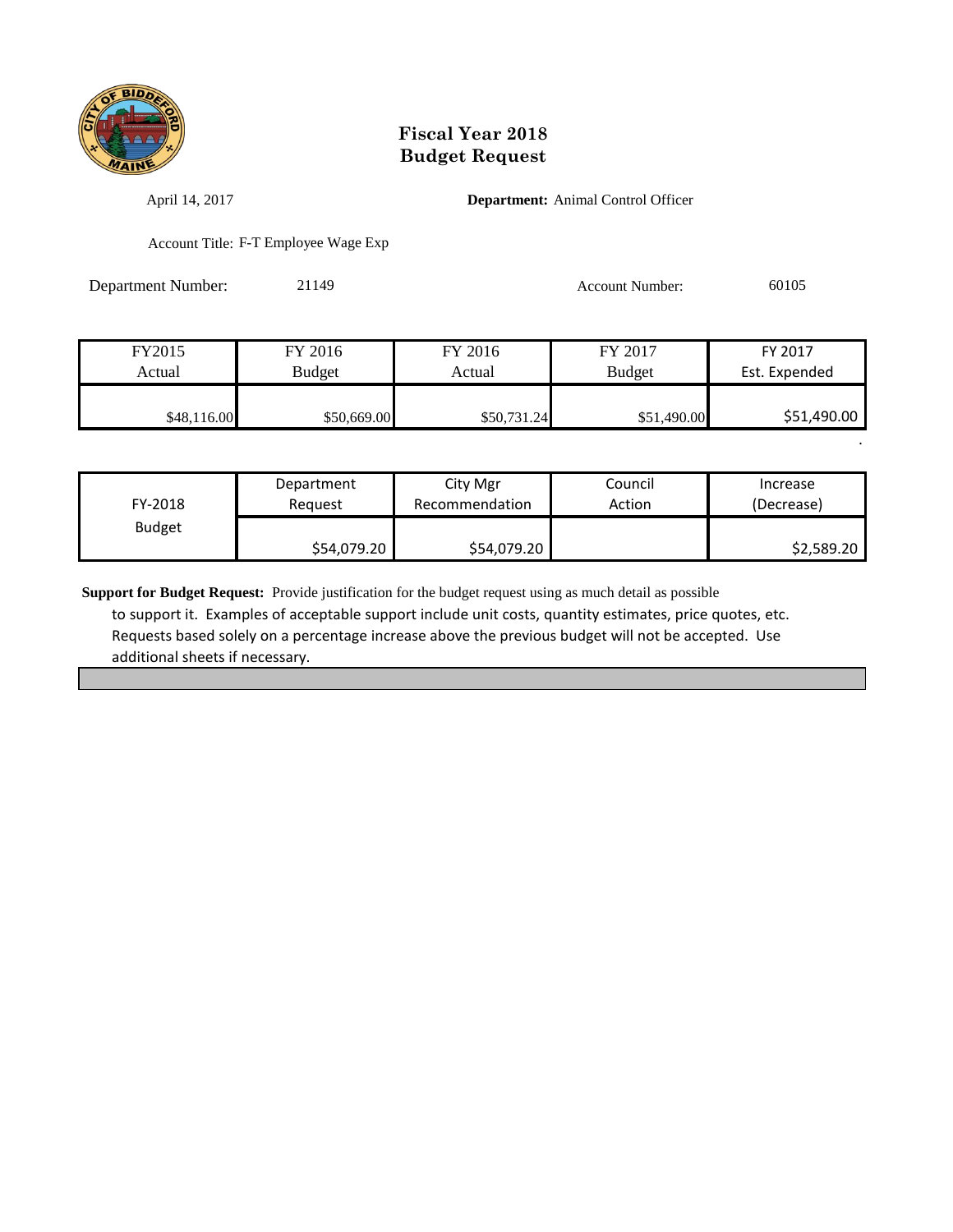

April 14, 2017 **Department:** Animal Control Officer

Account Title: Overtime Wage Expense

Department Number: 21149 Account Number: 60111

| FY2015   | FY 2016  | FY 2016  | FY 2017       | FY 2017       |
|----------|----------|----------|---------------|---------------|
| Actual   | Budget   | Actual   | <b>Budget</b> | Est. Expended |
|          |          |          |               |               |
| \$515.70 | \$507.00 | \$836.57 | \$1,000.00    | \$1,000.00    |

| FY-2018       | Department | City Mgr       | Council | Increase   |
|---------------|------------|----------------|---------|------------|
|               | Reauest    | Recommendation | Action  | (Decrease) |
| <b>Budget</b> | \$1,000.00 | \$675.00       |         | (\$325.00) |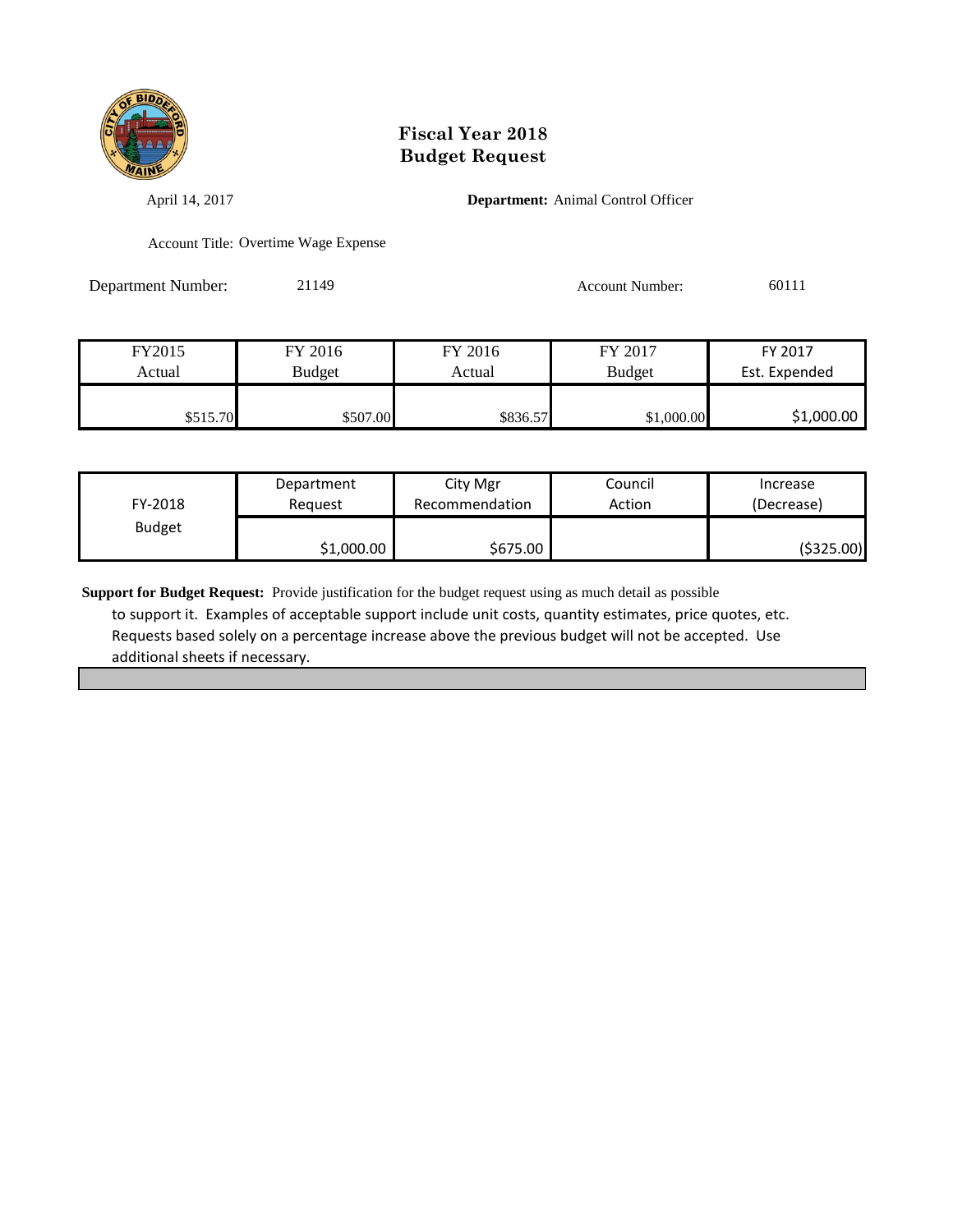

April 14, 2017 **Department:** Animal Control Officer

Account Title: FICA/Medicare-ER Share Exp

Department Number: 21149 Account Number: 60201

| FY2015     | FY 2016       | FY 2016    | FY 2017       | FY 2017       |
|------------|---------------|------------|---------------|---------------|
| Actual     | <b>Budget</b> | Actual     | <b>Budget</b> | Est. Expended |
|            |               |            |               |               |
| \$3,772.50 | \$4,111.00    | \$3,994.06 | \$4,257.00    | \$4,257.00    |

| FY-2018       | Department | City Mgr       | Council | Increase   |
|---------------|------------|----------------|---------|------------|
|               | Reauest    | Recommendation | Action  | (Decrease) |
| <b>Budget</b> | \$4,555.15 | \$4,536.02     |         | \$279.02   |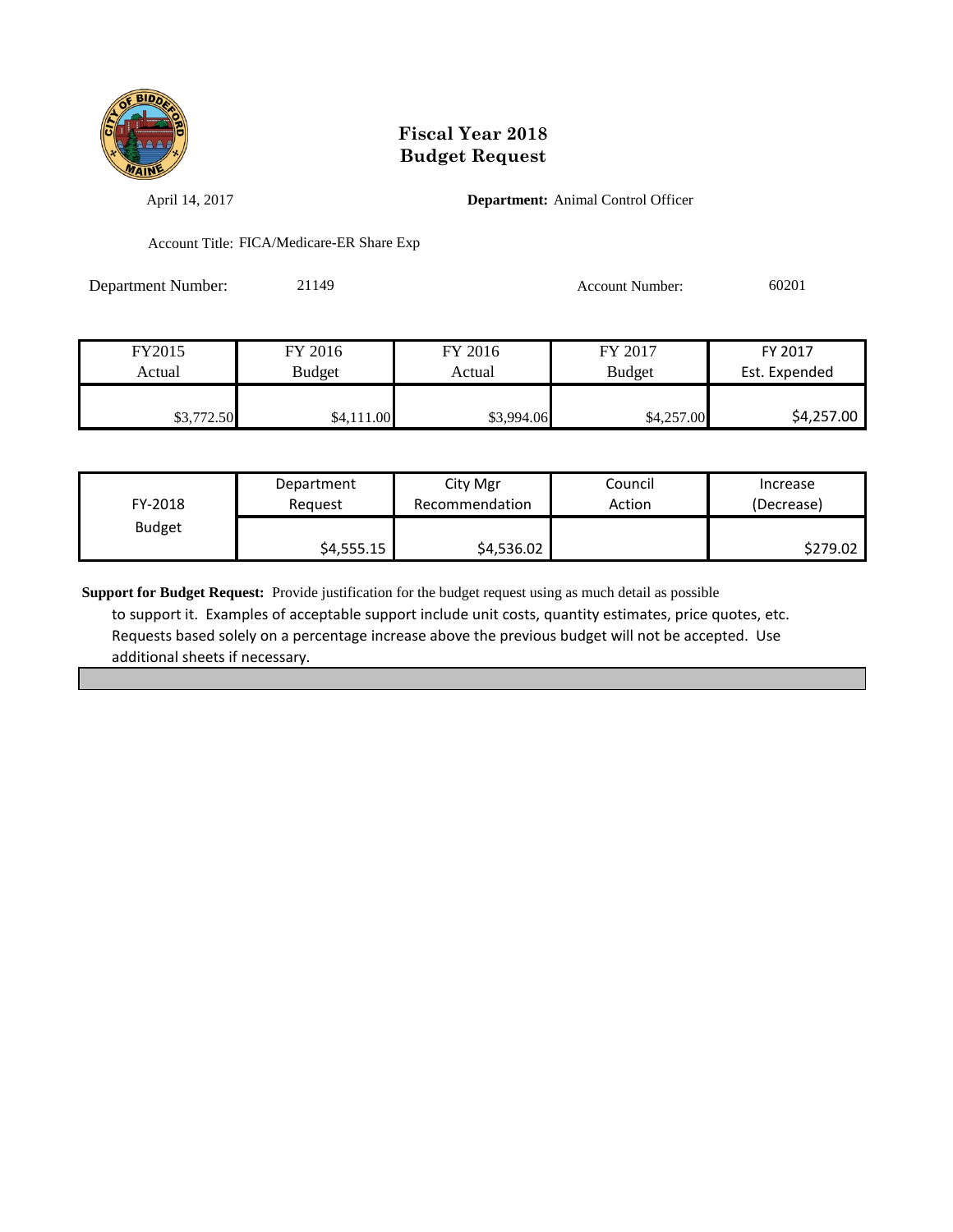

April 14, 2017 **Department:** Animal Control Officer

Account Title: 457 Plan-Employer Share Exp

| <b>Department Number:</b> | 21149 | Account Number: | 60203 |
|---------------------------|-------|-----------------|-------|
|                           |       |                 |       |

| FY2015     | FY 2016       | FY 2016    | FY 2017       | FY 2017       |
|------------|---------------|------------|---------------|---------------|
| Actual     | <b>Budget</b> | Actual     | <b>Budget</b> | Est. Expended |
|            |               |            |               |               |
| \$2,431.60 | \$2,559.00    | \$2,578.40 | \$3,150.00    | \$3,150.00    |

| FY-2018       | Department | City Mgr       | Council | Increase   |
|---------------|------------|----------------|---------|------------|
|               | Reauest    | Recommendation | Action  | (Decrease) |
| <b>Budget</b> | \$4,410.70 | \$4,410.70     |         | \$1,260.70 |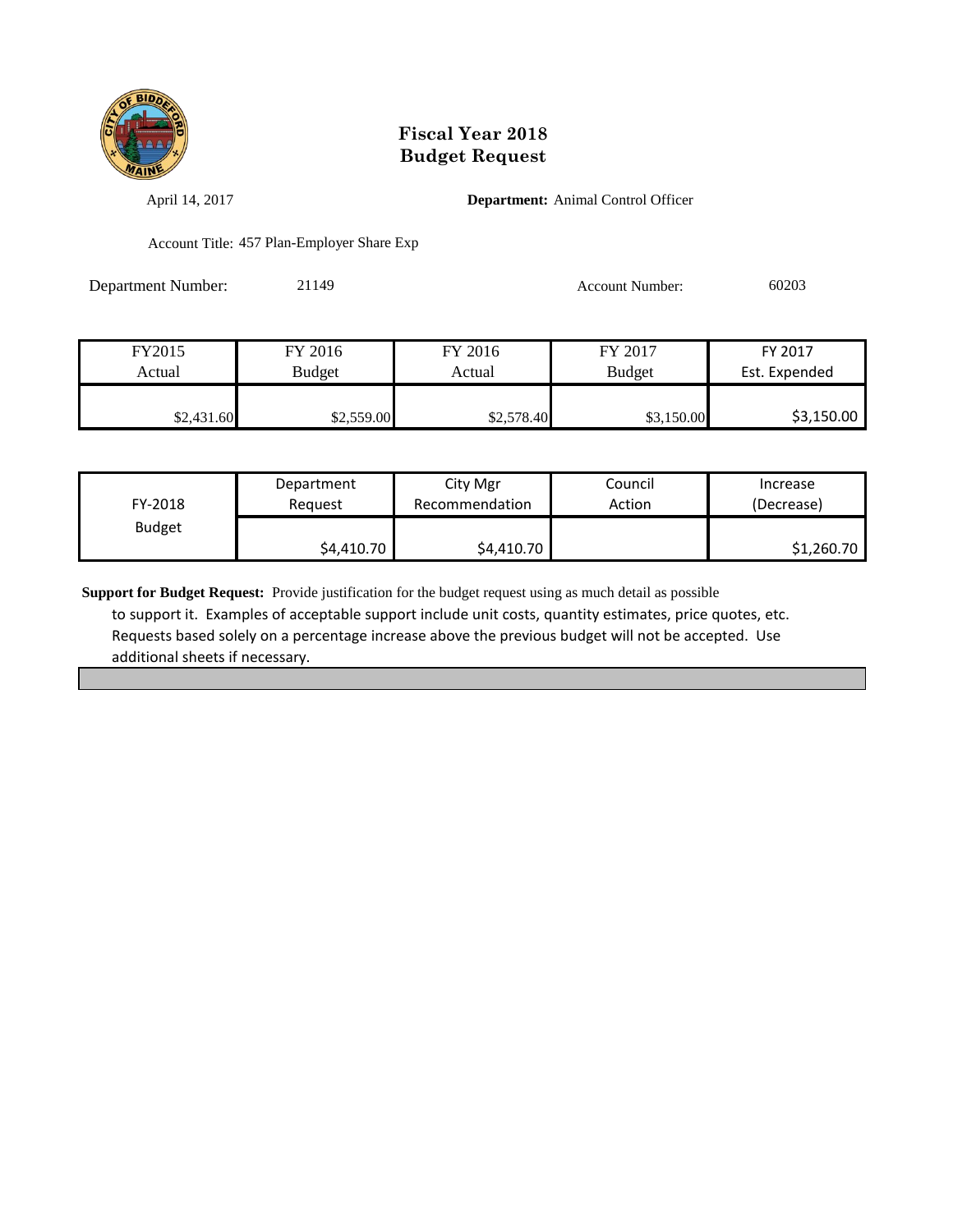

April 14, 2017 **Department:** Animal Control Officer

Account Title: NNEBT Ins Employer Share Exp

Department Number: 21149 Account Number: 60211

| FY2015     | FY 2016       | FY 2016    | FY 2017       | FY 2017       |
|------------|---------------|------------|---------------|---------------|
| Actual     | <b>Budget</b> | Actual     | <b>Budget</b> | Est. Expended |
|            |               |            |               |               |
| \$7,495.91 | \$6,960.00    | \$7,194.81 | \$7,308.00    | \$7,308.00    |

| FY-2018       | Department | City Mgr       | Council | Increase   |
|---------------|------------|----------------|---------|------------|
|               | Reauest    | Recommendation | Action  | (Decrease) |
| <b>Budget</b> | \$7,429.00 | \$7,429.00     |         | \$121.00   |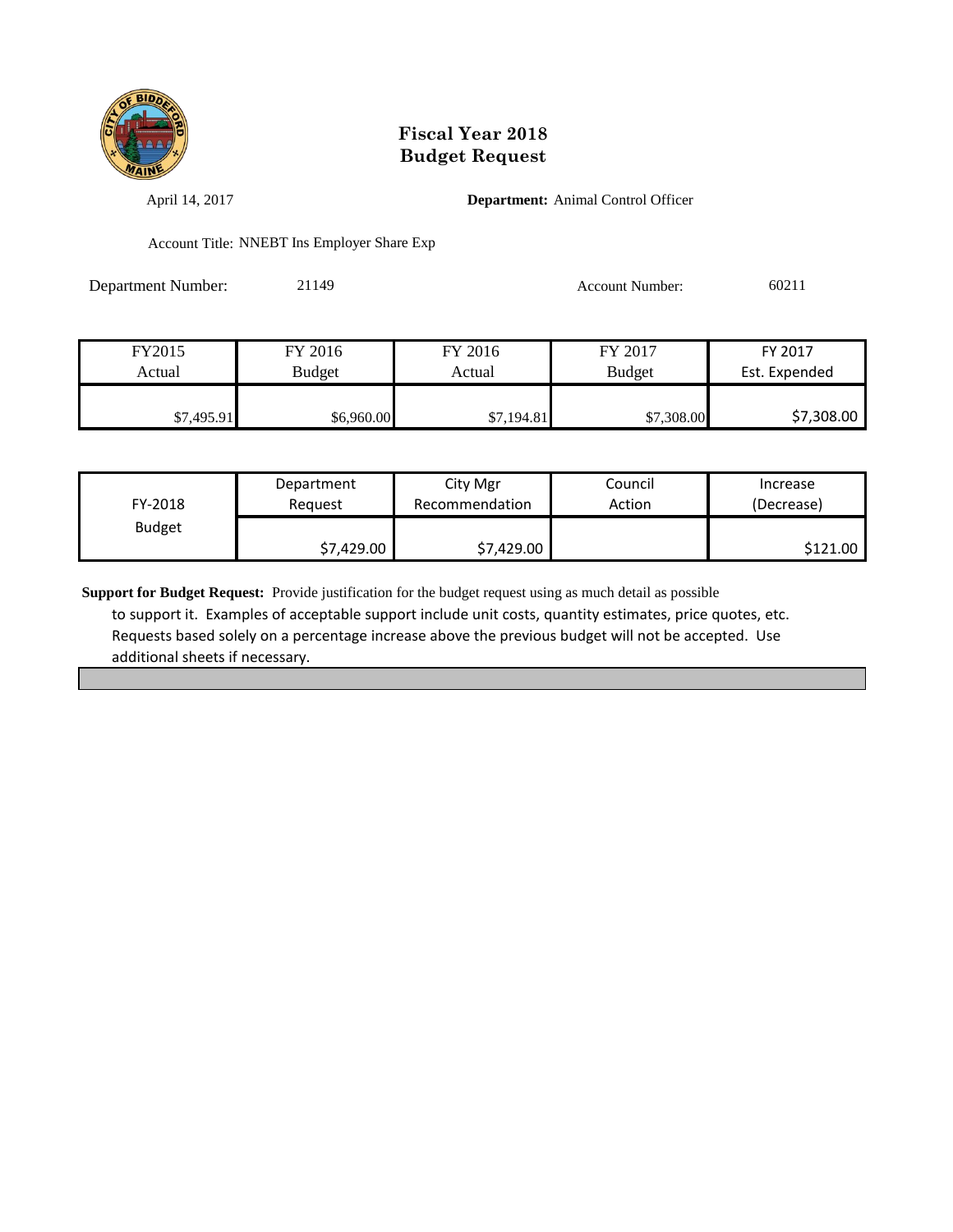

April 14, 2017 **Department:** Animal Control Officer

Account Title: Delta Dental ER Share

Department Number: 21149 Account Number: 60216

| FY2015 | FY 2016 | FY 2016 | FY 2017       | FY 2017       |
|--------|---------|---------|---------------|---------------|
| Actual | Budget  | Actual  | <b>Budget</b> | Est. Expended |
|        |         |         |               |               |
| \$0.00 | \$0.00  | \$0.00  | \$0.00        | \$0.00        |

| FY-2018       | Department | City Mgr       | Council | Increase   |
|---------------|------------|----------------|---------|------------|
|               | Reguest    | Recommendation | Action  | (Decrease) |
| <b>Budget</b> | \$0.00∣    |                |         | \$0.00 I   |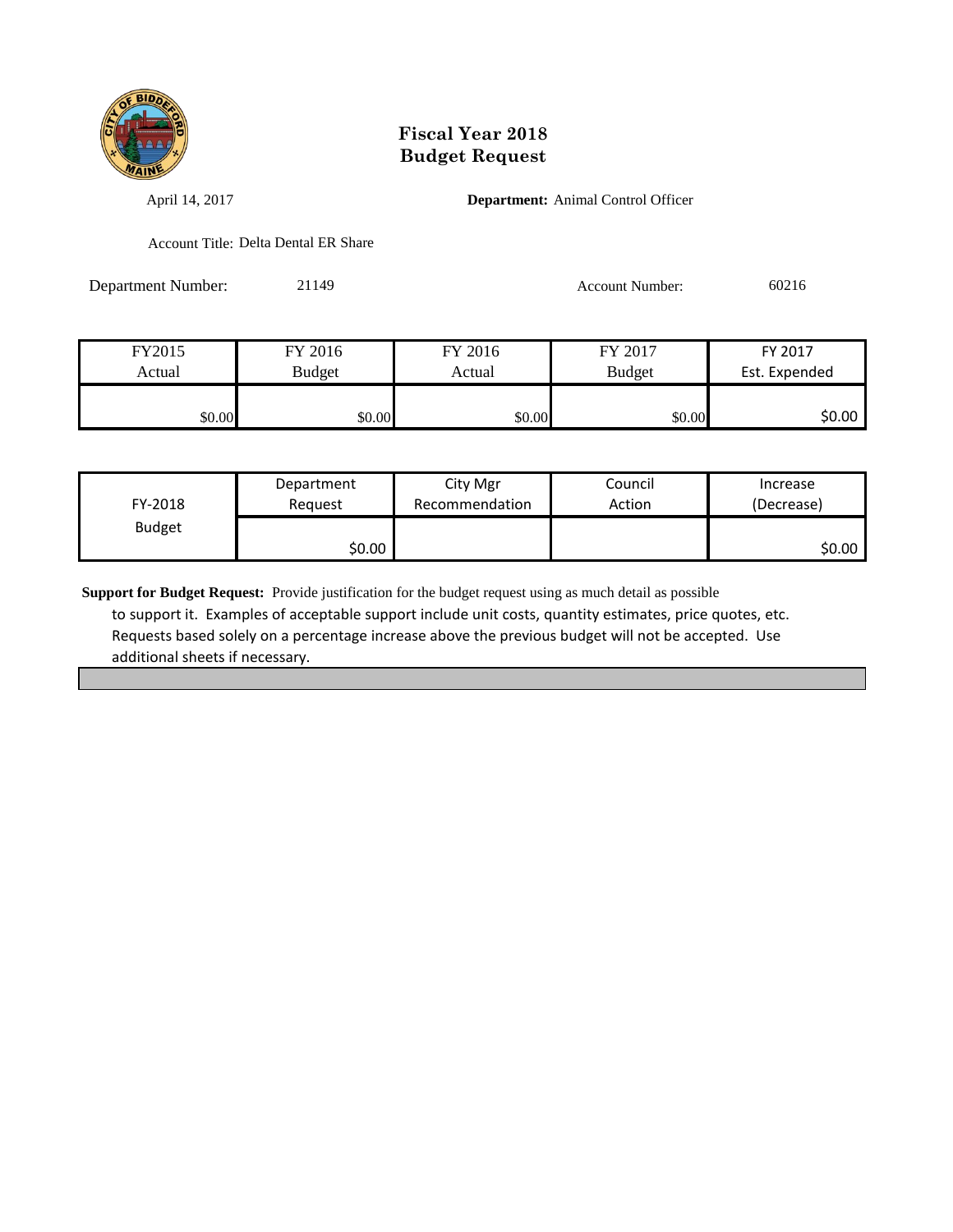

April 14, 2017 **Department:** Animal Control Officer

Account Title: RHSA Plan ER Share

Department Number: 21149 Account Number: 60217

| FY2015 | FY 2016 | FY 2016  | FY 2017       | FY 2017       |
|--------|---------|----------|---------------|---------------|
| Actual | Budget  | Actual   | <b>Budget</b> | Est. Expended |
|        |         |          |               |               |
| \$0.00 | \$0.00  | \$151.20 | \$780.00      | \$780.00      |

| FY-2018       | Department | City Mgr       | Council | Increase   |
|---------------|------------|----------------|---------|------------|
|               | Reauest    | Recommendation | Action  | (Decrease) |
| <b>Budget</b> | \$780.00 ∦ | \$780.00       |         | \$0.00     |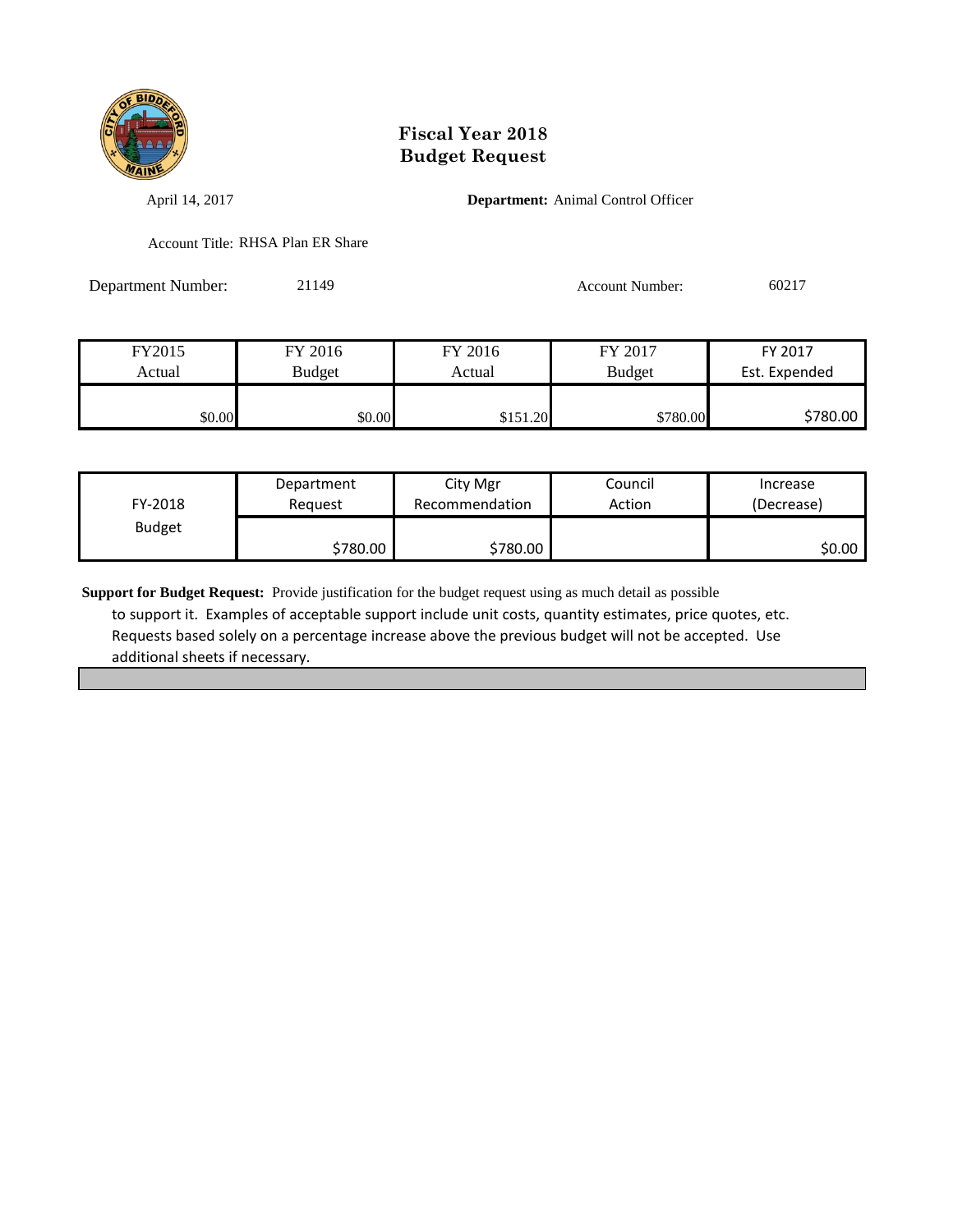

April 14, 2017 **Department:** Animal Control Officer

Account Title: Clothing/Uniforms Expense

Department Number: 21149 Account Number: 60230

| FY2015 | FY 2016  | FY 2016  | FY 2017       | FY 2017       |
|--------|----------|----------|---------------|---------------|
| Actual | Budget   | Actual   | <b>Budget</b> | Est. Expended |
|        |          |          |               |               |
| \$0.00 | \$500.00 | \$429.65 | \$500.00      | \$500.00      |

| FY-2018       | Department | City Mgr       | Council | Increase   |
|---------------|------------|----------------|---------|------------|
|               | Reguest    | Recommendation | Action  | (Decrease) |
| <b>Budget</b> | \$500.00   | \$500.00       |         | SO.OO I    |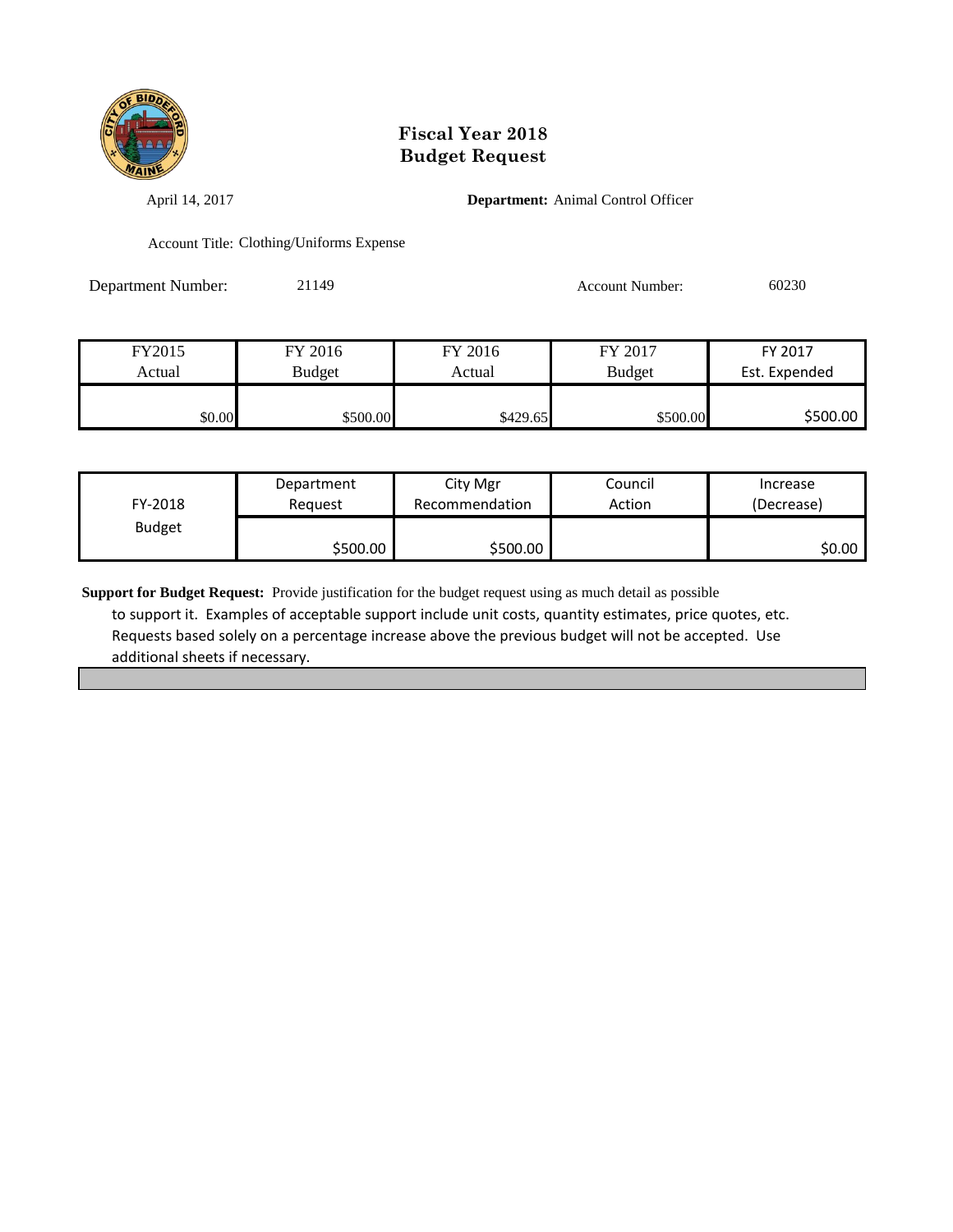

April 14, 2017 **Department:** Animal Control Officer

Account Title: Conferences/Training Expense

Department Number: 21149 Account Number: 60251

| FY2015  | FY 2016       | FY 2016 | FY 2017       | FY 2017       |
|---------|---------------|---------|---------------|---------------|
| Actual  | <b>Budget</b> | Actual  | <b>Budget</b> | Est. Expended |
|         |               |         |               |               |
| \$50.00 | \$0.00        | \$0.00  | \$0.00        | \$0.00        |

| FY-2018       | Department | City Mgr       | Council | Increase   |
|---------------|------------|----------------|---------|------------|
|               | Reauest    | Recommendation | Action  | (Decrease) |
| <b>Budget</b> | \$0.00     |                |         | \$0.00     |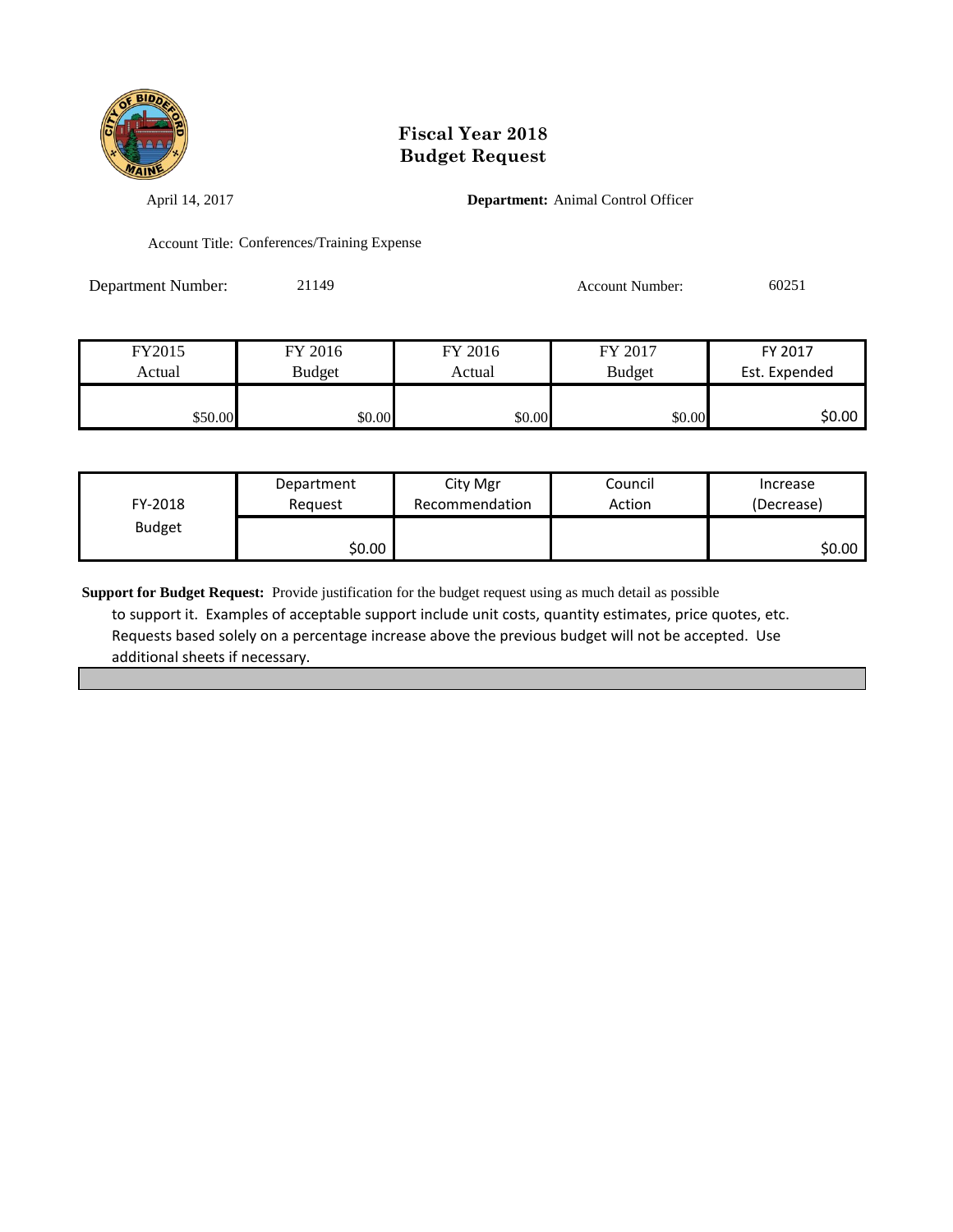

April 14, 2017 **Department:** Animal Control Officer

Account Title: Travel/Mileage Expense

Department Number: 21149 Account Number: 60252

| FY2015   | FY 2016       | FY 2016  | FY 2017       | FY 2017       |
|----------|---------------|----------|---------------|---------------|
| Actual   | <b>Budget</b> | Actual   | <b>Budget</b> | Est. Expended |
|          |               |          |               |               |
| \$240.80 | \$200.00      | \$154.42 | \$0.00        | \$0.00        |

| FY-2018       | Department | City Mgr       | Council | Increase   |
|---------------|------------|----------------|---------|------------|
|               | Reauest    | Recommendation | Action  | (Decrease) |
| <b>Budget</b> | \$0.00     |                |         | \$0.00     |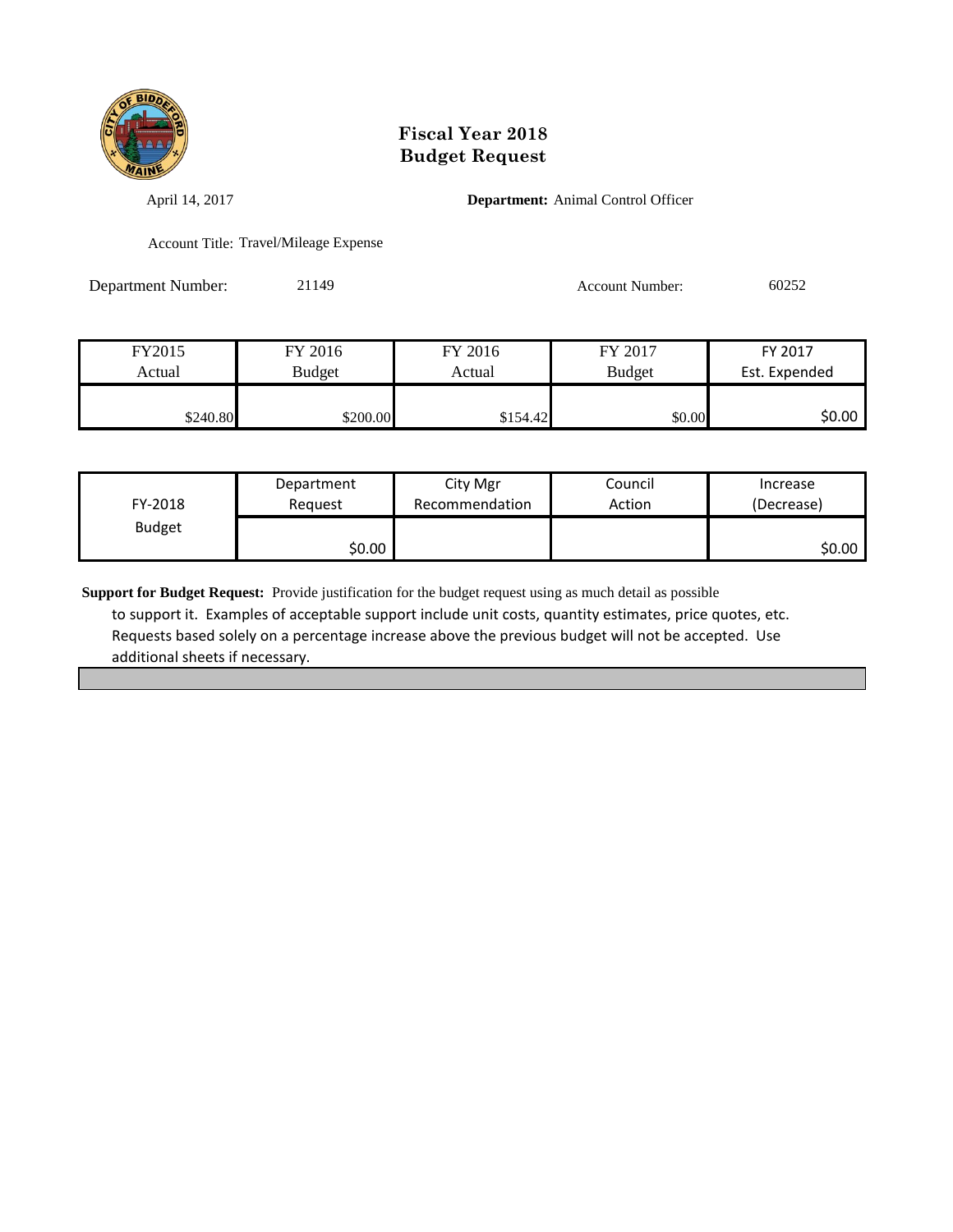

April 14, 2017 **Department:** Animal Control Officer

Account Title: Service Contracts Expense

Department Number: 21149 Account Number: 60310

| FY2015      | FY 2016     | FY 2016     | FY 2017       | FY 2017       |
|-------------|-------------|-------------|---------------|---------------|
| Actual      | Budget      | Actual      | <b>Budget</b> | Est. Expended |
|             |             |             |               |               |
| \$29,968.03 | \$30,000.00 | \$31,330.84 | \$33,500.00   | \$33,500.00   |

| FY-2018       | Department  | City Mgr       | Council | Increase     |
|---------------|-------------|----------------|---------|--------------|
|               | Reauest     | Recommendation | Action  | (Decrease)   |
| <b>Budget</b> | \$35,000.00 | \$32,500.00    |         | (\$1,000.00) |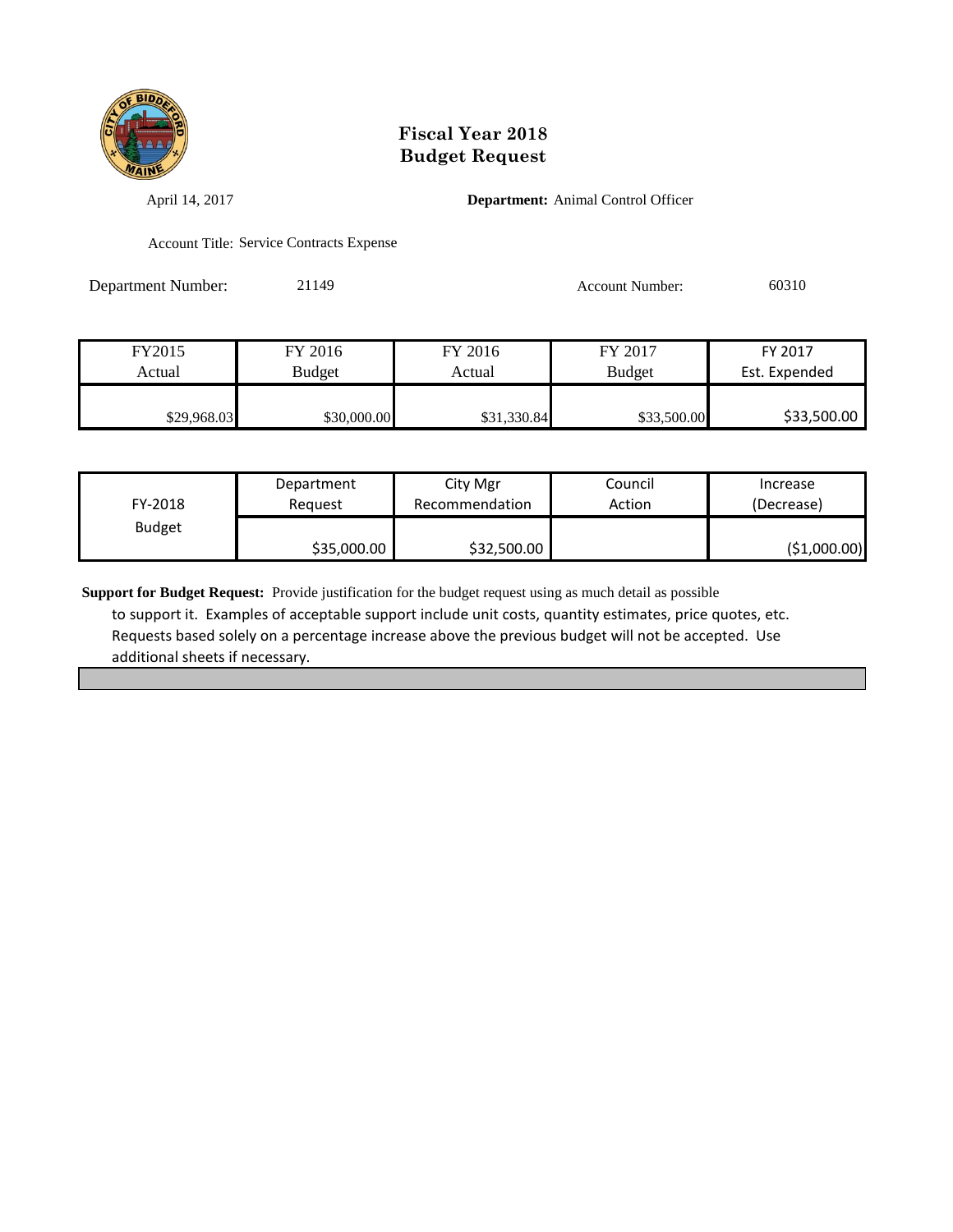

April 14, 2017 **Department:** Animal Control Officer

Account Title: Phone/Celular/Paging Exp

Department Number: 21149 Account Number: 60402

| FY2015   | FY 2016  | FY 2016  | FY 2017       | FY 2017       |
|----------|----------|----------|---------------|---------------|
| Actual   | Budget   | Actual   | <b>Budget</b> | Est. Expended |
|          |          |          |               |               |
| \$247.78 | \$300.00 | \$239.45 | \$300.00      | \$300.00      |

| FY-2018       | Department | City Mgr       | Council | Increase   |
|---------------|------------|----------------|---------|------------|
|               | Reauest    | Recommendation | Action  | (Decrease) |
| <b>Budget</b> | \$300.00   | \$275.00       |         | (\$25.00)  |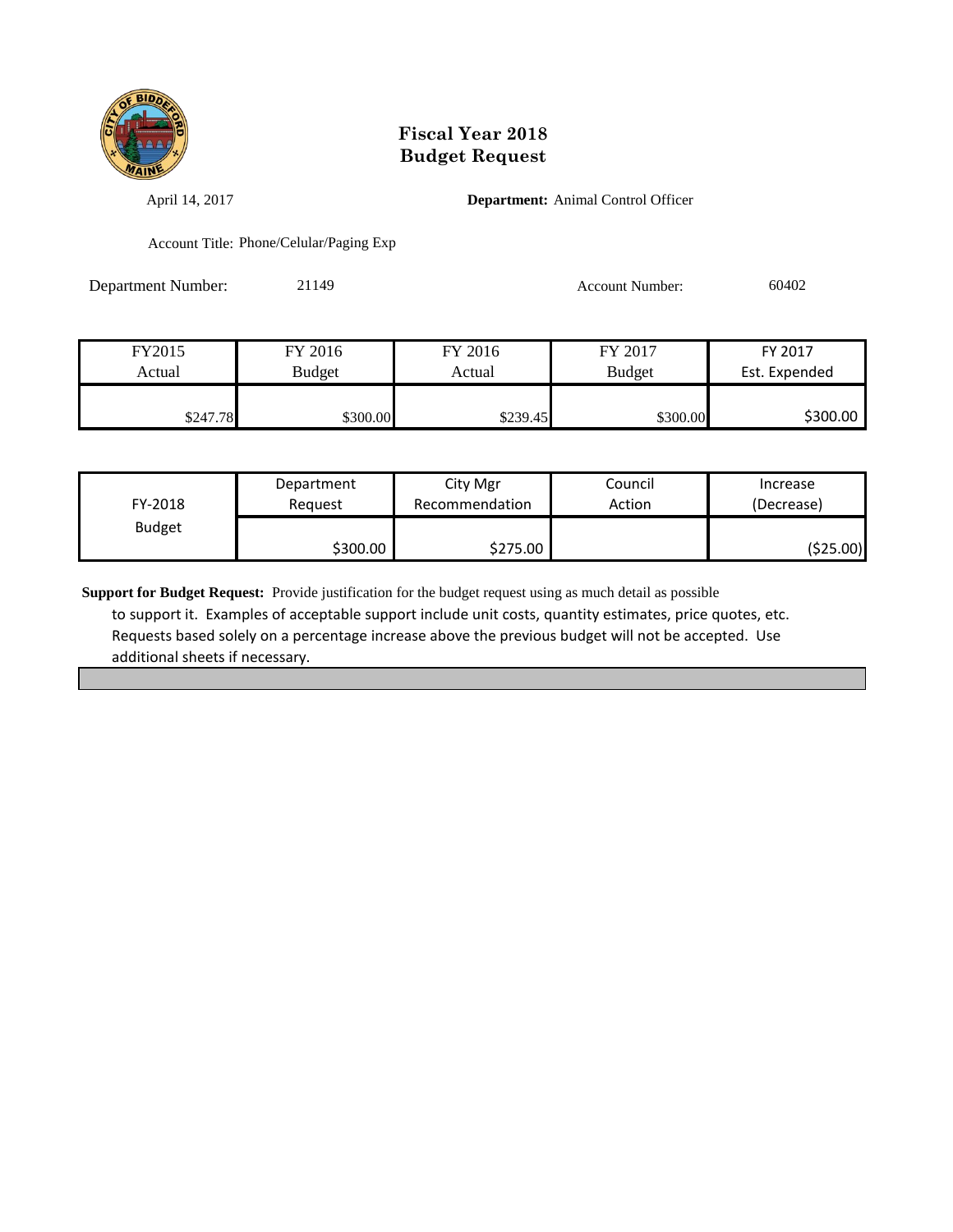

April 14, 2017 **Department:** Animal Control Officer

Account Title: Gasoline Expense

Department Number: 21149 Account Number: 60411

FY2015 FY 2016 FY 2016 FY 2017 FY 2017 Actual Budget Actual Budget Est. Expended \$1,236.15 \$1,350.00 \$1,660.43 \$905.00 \$905.00

| FY-2018       | Department | City Mgr       | Council | Increase   |
|---------------|------------|----------------|---------|------------|
|               | Reauest    | Recommendation | Action  | (Decrease) |
| <b>Budget</b> | \$900.00   | \$900.00       |         | ( \$5.00)  |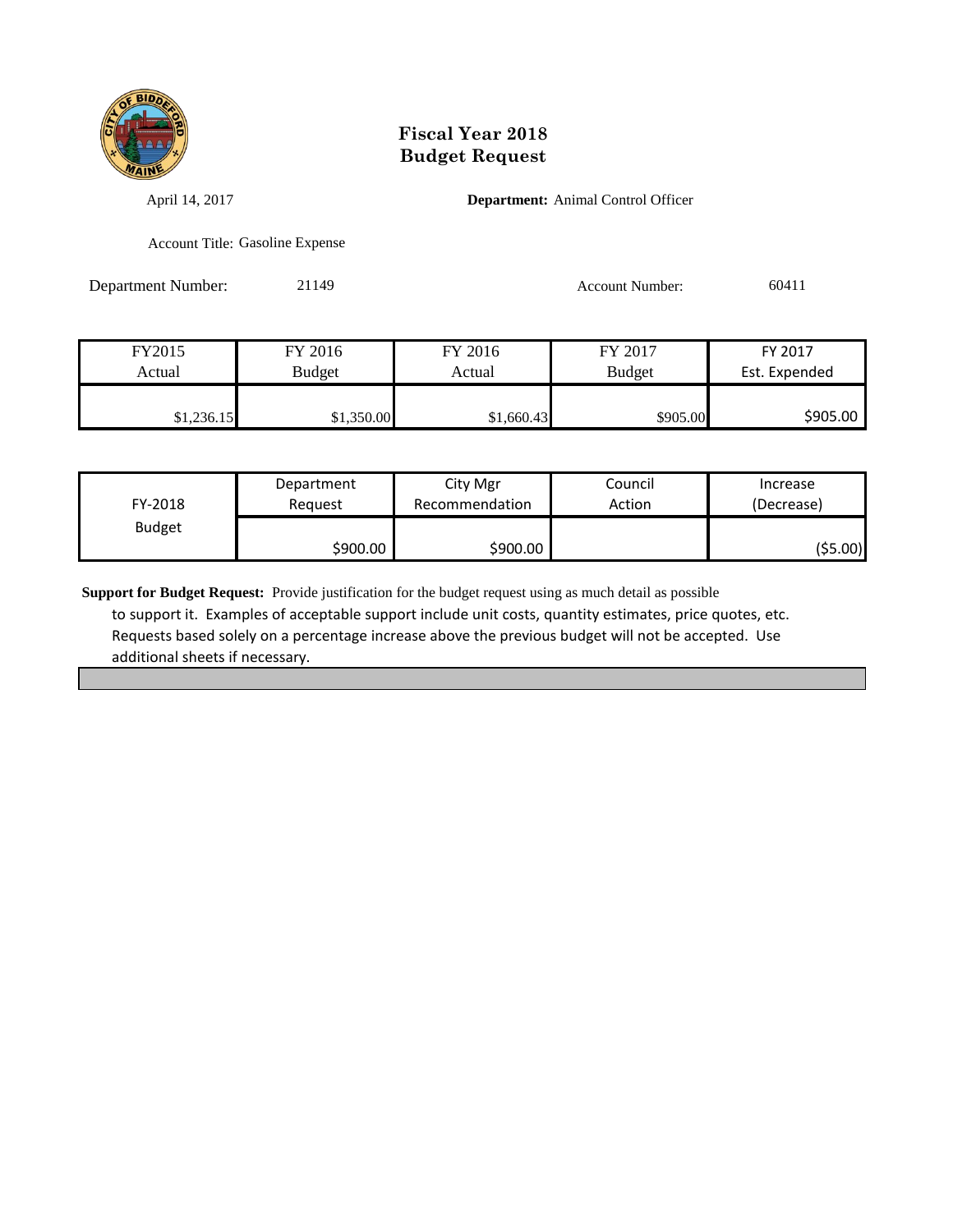

April 14, 2017 **Department:** Animal Control Officer

Account Title: Vehicle Repair/Tires/Oil Exp

Department Number: 21149 Account Number: 60453

| FY2015   | FY 2016       | FY 2016 | FY 2017       | FY 2017       |
|----------|---------------|---------|---------------|---------------|
| Actual   | <b>Budget</b> | Actual  | <b>Budget</b> | Est. Expended |
|          |               |         |               |               |
| \$145.22 | \$500.00      | \$0.00  | \$350.00      | \$350.00      |

| FY-2018       | Department | City Mgr       | Council | Increase   |
|---------------|------------|----------------|---------|------------|
|               | Reguest    | Recommendation | Action  | (Decrease) |
| <b>Budget</b> | \$350.00 l | \$350.00       |         | \$0.00     |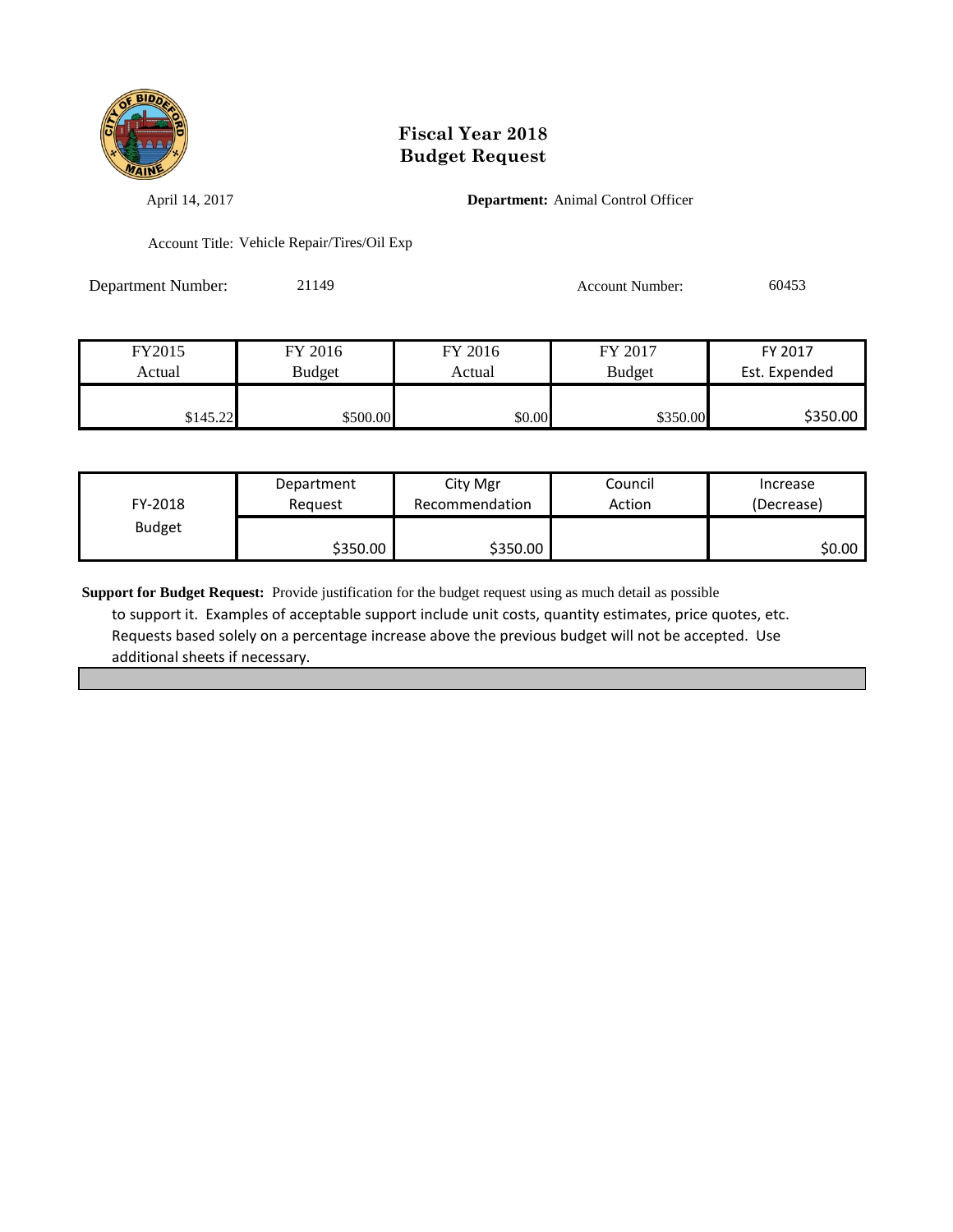

April 14, 2017 **Department:** Animal Control Officer

Account Title: Operating Supp/Eqt Non-Cap

Department Number: 21149 Account Number: 60501

| FY2015   | FY 2016       | FY 2016  | FY 2017       | FY 2017       |
|----------|---------------|----------|---------------|---------------|
| Actual   | <b>Budget</b> | Actual   | <b>Budget</b> | Est. Expended |
|          |               |          |               |               |
| \$604.38 | \$400.00      | \$701.88 | \$600.00      | \$600.00      |

| FY-2018       | Department | City Mgr       | Council | Increase   |
|---------------|------------|----------------|---------|------------|
|               | Reauest    | Recommendation | Action  | (Decrease) |
| <b>Budget</b> | \$600.00 l | \$500.00       |         | (\$100.00) |